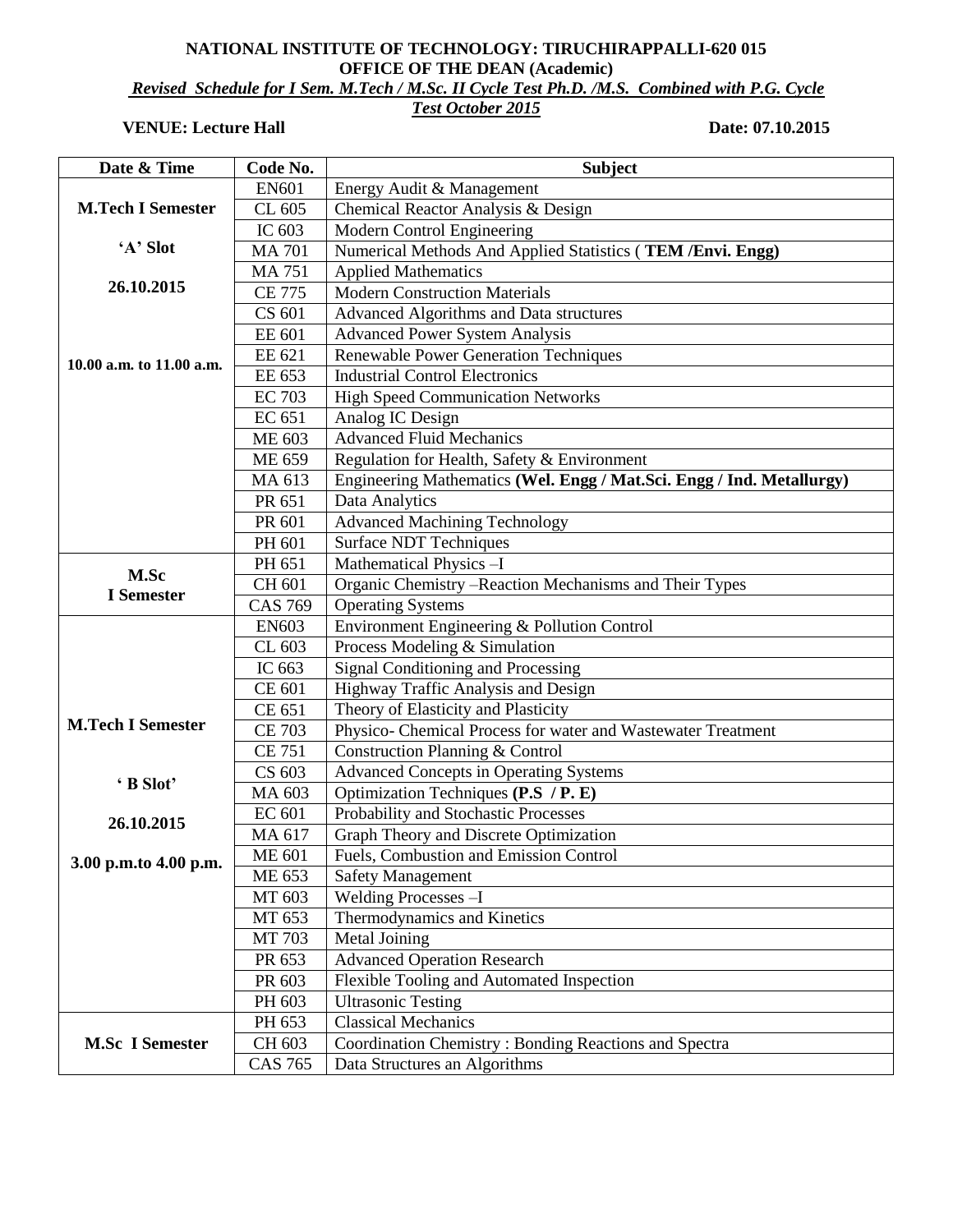| Date & Time              | Code No.       | <b>Subject</b>                                                  |
|--------------------------|----------------|-----------------------------------------------------------------|
|                          | <b>EN 605</b>  | Solar Energy Utilization                                        |
|                          | CL 624         | <b>Industrial Safety and Risk Management</b>                    |
|                          | IC 665         | <b>Computer Control Processes</b>                               |
| <b>M.Tech I Semester</b> | CE 603         | Pavement Analysis and Design                                    |
|                          | CE 669         | <b>Advanced Steel Structures</b>                                |
| 'C' Slot                 | <b>CE 701</b>  | <b>Environmental Chemistry and Microbiology</b>                 |
|                          | <b>CE 755</b>  | <b>Construction Contracts &amp; Specifications</b>              |
| 27.10.2015               | CS 653         | <b>Advance Networks Principles and Protocols</b>                |
| 10.00 a.m. to 11.00      | EE 603         | <b>Power System Stability</b>                                   |
| a.m.                     | EE 641         | Digital Simulation of Power Electronic Systems                  |
|                          | EC 605         | Microwave Circuits                                              |
|                          | EC 653         | <b>Basics of VLSI</b>                                           |
|                          | <b>ME 605</b>  | <b>Advanced Heat Transfer</b>                                   |
|                          | <b>ME 657</b>  | Safety in Engineering Industry                                  |
|                          | MT 601         | Design of Weldments                                             |
|                          | <b>MT 701</b>  | Foundry Technology                                              |
|                          | PR 655         | Analysis and Control of Manufacturing Systems                   |
|                          | PR 605         | <b>Advanced Welding Processes</b>                               |
|                          | PH 605         | Radiographic Testing and Radiation Safety                       |
|                          | PH 655         | <b>Quantum Mechanics</b>                                        |
| <b>M.Sc I Semester</b>   | CH 605         | Quantum Chemistry and Graph Theory                              |
|                          | <b>CAS 761</b> | Mathematical Foundations of Computer Science                    |
|                          | EN 611         | <b>Fuels and Combustion Technology</b>                          |
|                          | CL 611         | <b>New Separation Techniques</b>                                |
|                          | <b>IC 601A</b> | <b>Measurement Systems</b>                                      |
|                          | IC 601 B       | <b>Chemical Process Systems</b>                                 |
|                          | CE 613         | <b>Pavement Materials</b>                                       |
| <b>M.Tech I Semester</b> | CE 653         | Matrix Methods of Structural Analysis                           |
|                          | <b>CE 714</b>  | Water and Air Quality Models                                    |
|                          | <b>CE 757</b>  | <b>Construction Personnel Management</b>                        |
| 'D' Slot                 | CS 617         | Principles of Cryptography                                      |
|                          | EE 618         | Fuzzy Systems (P.S / P.E)                                       |
| 27.10.2015               | <b>EC 802</b>  | Modeling and Synthesis with Verilog HDL (Com.sys / VLSI)        |
| 3.00 p.m.to 4.00 p.m     | MA 609         | <b>Mathematical Methods</b>                                     |
|                          | MA 611         | Probability and Statistics                                      |
|                          | MT 611         | Physical Metallurgy (Mat.Sci. Engg / Welding Engg / Indus.mett) |
|                          | PR 661         | <b>Industrial Engineering and Productivity Management</b>       |
|                          | PR 625         | Manufacturing Management                                        |
|                          | PH 657         | Electronics                                                     |
| <b>M.Sc I Semester</b>   | CH 607         | <b>Instrumental Methods of Chemical Analysis</b>                |
|                          | <b>CAS 763</b> | <b>Computer Organization and Architecture</b>                   |
|                          |                |                                                                 |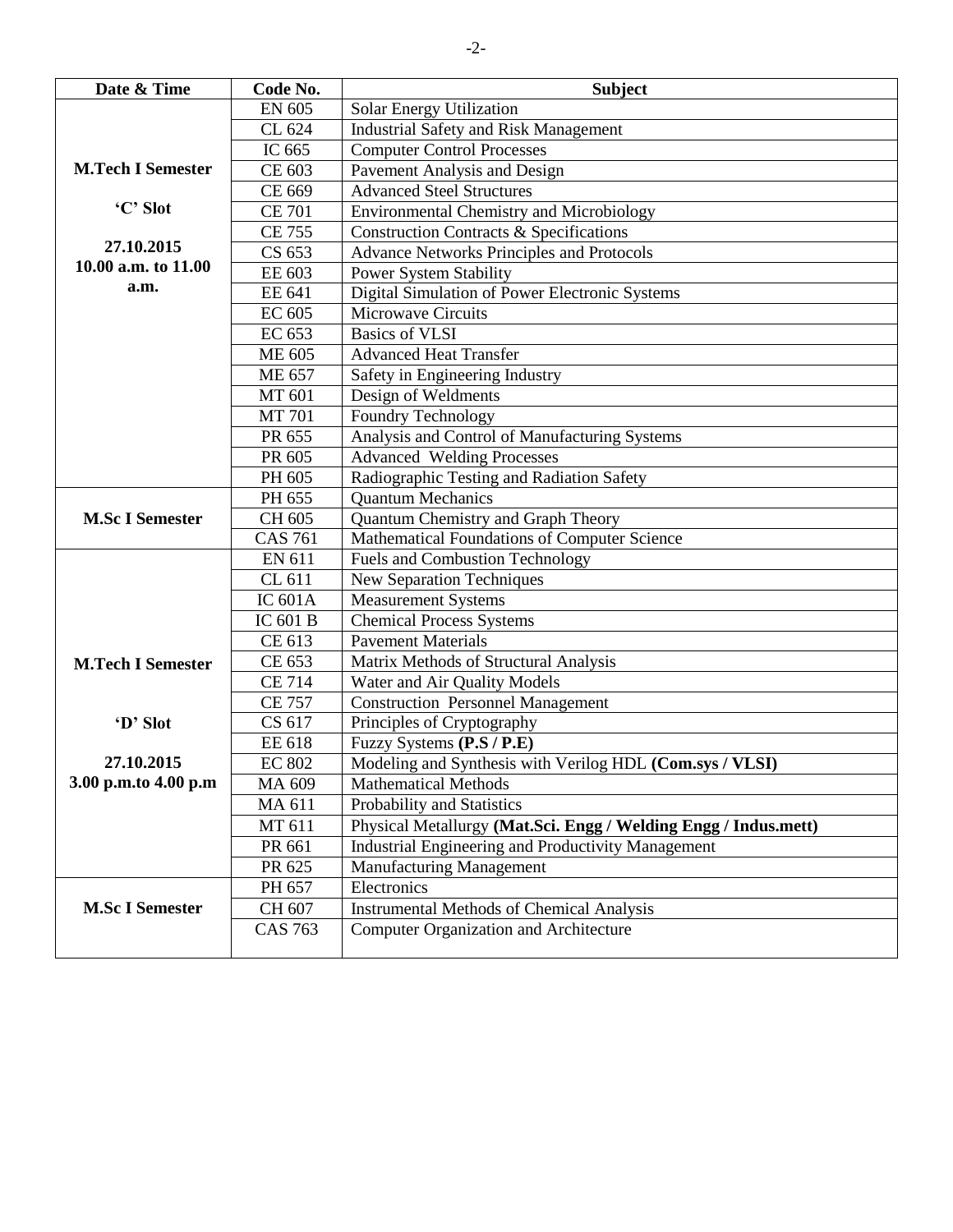| Date & Time              | Code No.       | <b>Subject</b>                                                            |
|--------------------------|----------------|---------------------------------------------------------------------------|
|                          | EN 617         | <b>Thermal Engineering</b>                                                |
| <b>M.Tech I Semester</b> | CL 625         | <b>Ecology for Engineers</b>                                              |
|                          | IC 669         | <b>Soft Computing Techniques</b>                                          |
| 'E' Slot                 | CE 611         | <b>Geospatial Techniques</b>                                              |
|                          | CE 661         | <b>Structural Dynamics</b>                                                |
| 28.10.2015               | <b>CE 711</b>  | Solid and Hazardous Waste Management                                      |
|                          | <b>CE 753</b>  | <b>Construction Economics &amp; Finance</b>                               |
| 10.00 a.m. to 11.00      | CS 605         | Parallel Computer Architecture                                            |
| a.m.                     | EE 651         | <b>Power Converters</b>                                                   |
|                          | <b>EC 803</b>  | Digital Signal Processing Structures For VLSI (Comy.sys / VLSI)           |
|                          | <b>ME 641</b>  | Design and Optimization of Thermal Energy Systems                         |
|                          | MT 651         | Electrical, Magnetic and Optical Materials (Mat.Sci. Engg)                |
|                          | MT 625         | Electrical aspects of Welding (Mat.Sci. Engg / Welding Engg / Indus.mett) |
|                          | PR 664         | Design and Analysis of Experiments                                        |
|                          | PR 624         | Tribology                                                                 |
|                          | PH 611         | Digital Signal and Image Processing (M.sc Physics / NDT)                  |
|                          | CH 631         | <b>Medicinal Chemistry</b>                                                |
| <b>M.Sc I Semester</b>   | <b>CAS 767</b> | <b>Database Management Systems</b>                                        |
|                          | EN 627         | Instrumentation and Control in Energy Systems                             |
|                          | CL 601         | Advanced Process Control (Chemical Engg./ PCI)                            |
|                          | HM 712         | Human Resource Management                                                 |
| <b>M.Tech I Semester</b> | CE 681         | <b>Advanced Concrete Technology</b>                                       |
|                          | <b>CE 733</b>  | Remote Sensing and GIS for Environmental Applications                     |
|                          | EE611          | Power Conversion Techniques (Con. Tech.Mgmt / P.S)                        |
| 'F' Slot                 | <b>ME 676</b>  | <b>Welding Technology</b>                                                 |
|                          | CS 613         | Design and Analysis of Parallel Algorithms                                |
| 28.10.2015               | EE 655         | Linear and Nonlinear Systems Theory                                       |
|                          | EC 603         | <b>Advanced Digital Signal Processing</b>                                 |
| 3.00 p.m.to 4.00 p.m.    | <b>EC 801</b>  | Digital System Design                                                     |
|                          | ME 607         | Analysis and Design of Pressure Vessels                                   |
|                          | ME 655         | Occupational Health and Hygiene                                           |
|                          | MT 614         | Design and Selection of Materials (Mat.Sci. Engg / Welding Engg /         |
|                          |                | Indus.mett)                                                               |
|                          | PR 666         | Lean & Agile Manufacturing                                                |
|                          | PR 618         | <b>Materials Technology</b>                                               |
|                          | PH 615         | <b>Material Characterization Techniques</b>                               |